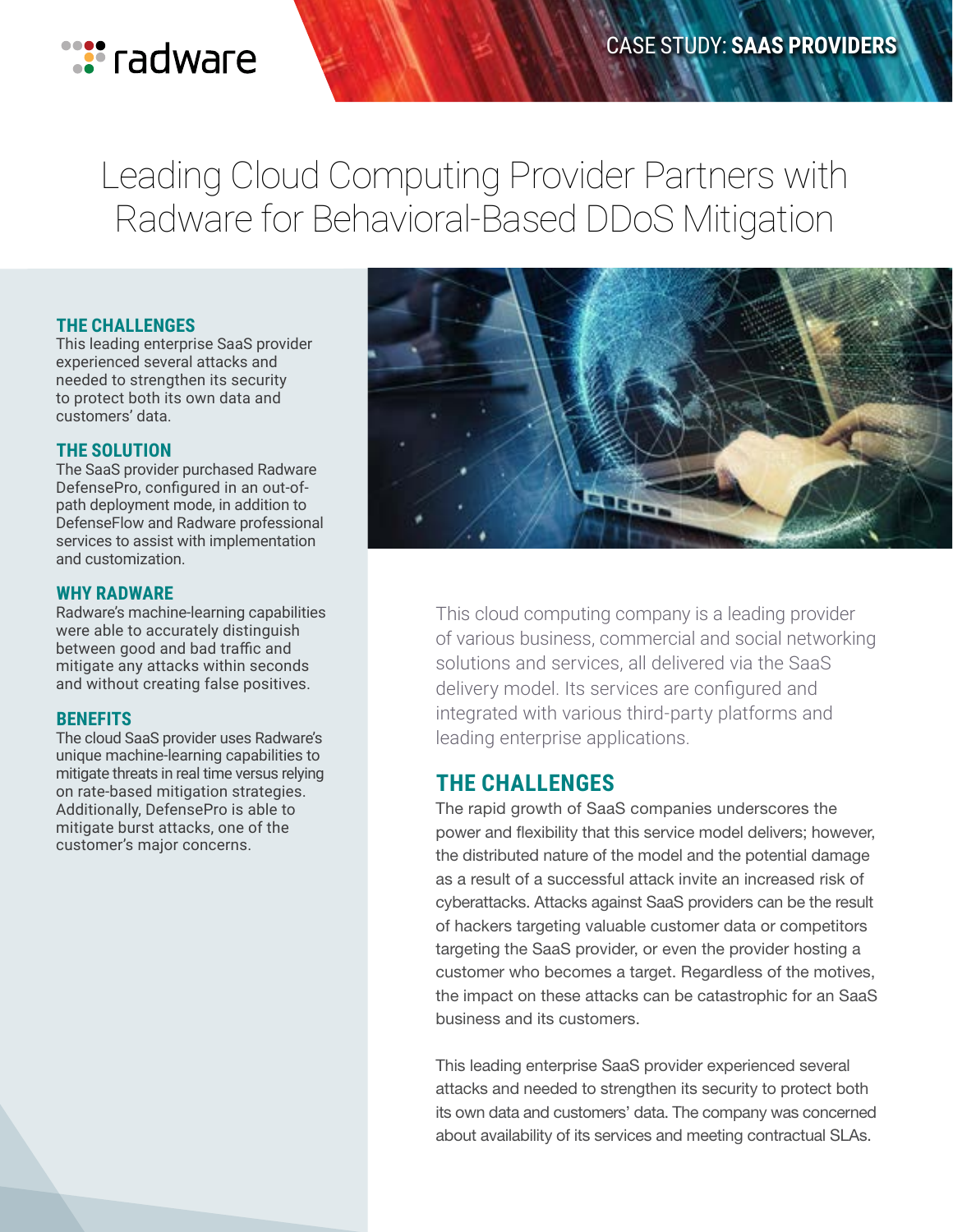The company was also concerned about its risk of attack exposure due to rapid growth and expansion, which included the acquisition of new companies. This SaaS provider would adopt the increased risk of attack of the acquired companies, some of which were attacked frequently.

An example of this occurred several years earlier when the SaaS provider acquired a digital email marketing platform that serviced thousands of customers, had strict SLA requirements and required SSL attack detection and mitigation capabilities. The SaaS provider evaluated several DDoS mitigation vendors, including Radware, NETSCOUT Arbor and F5. The SaaS provider preferred Radware's behavioral-based DDoS protection capabilities and SSL attack prevention solution. These capabilities were put to the test while the SaaS provider was visiting Radware's headquarters. The email marketing platform experienced a 13-hour, 7.5Gbps volumetric attack that Radware's solution automatically identified and mitigated with the assistance of Radware's Emergency Response Team.

"We suffered an attack that made our firewall fail over, but then the DefensePro kicked in and mitigated the attack within 18 seconds."

# *— Information Security Manager for the Marketing Cloud, commenting on the aforementioned attack*

The SaaS provider's existing cybersecurity solution was Akamai's Prolexic cloud-based DDoS protection service, which provided protection from volumetric attacks but did not leverage behavioral-based detection and automated mitigation capabilities to defend against burst and other multivector and zero-day attacks.

The SaaS provider had several requirements:

- **Integration of new company acquisitions into its existing SaaS platform**
- High availability and satisfaction of strict SLAs (99.999%) for thousands of customers
- SSL attack detection and mitigation for its systems
- **Low false positives and fast detection**
- Mitigation of flood and burst attacks, as well as automated mitigation responses to bot activity
- **Minimal network latency**
- Partnership with a leading DDoS mitigation provider that has proven expertise and technology

With these technical capabilities defined, the SaaS provider began evaluating a series of DDoS protection solution vendors.